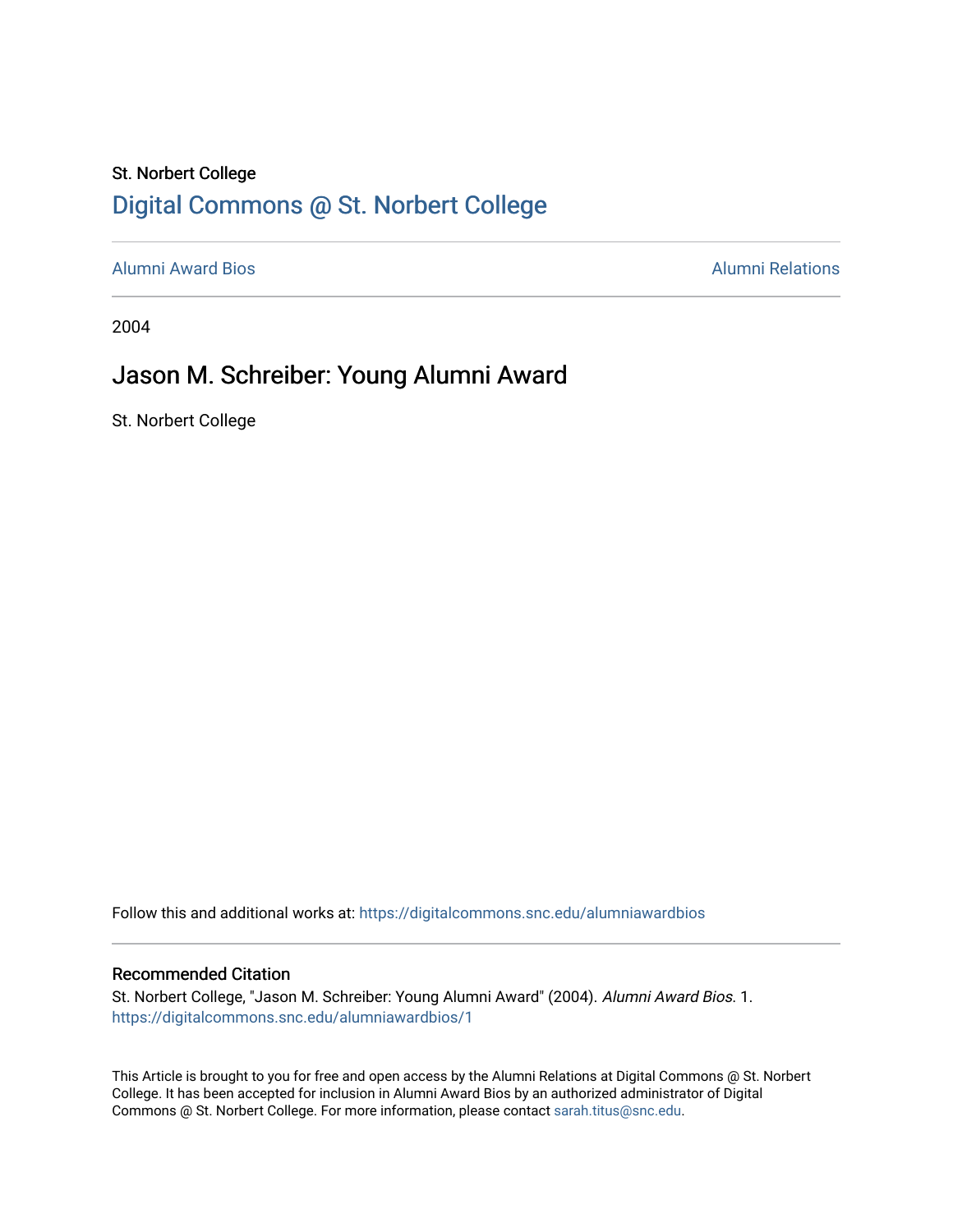

[Alumni](https://www.snc.edu/alumni/) [Alumni Awards](https://www.snc.edu/alumni/awards/) 2004 Young Alumni Award A

### [Alumni](https://www.snc.edu/alumni/index.html)

[Events & Reunions](https://www.snc.edu/alumni/event/index.html) [Behind the Arch](https://www.snc.edu/alumni/event/behindthearch/) [Benefits and Services](https://www.snc.edu/alumni/benefits.html) [Get Involved](https://www.snc.edu/alumni/getinvolved.html) [Give to SNC](http://giving.snc.edu/) [Alumni Awards](https://www.snc.edu/alumni/awards/index.html) [Past Recipients](https://www.snc.edu/alumni/awards/recipients.html) [Knight Lights](https://www.snc.edu/alumni/knightlights/index.html) [Alumni-Owned](https://www.snc.edu/alumni/directory/index.html) [Businesses Network](https://www.snc.edu/alumni/directory/index.html) [Alumni Board](https://www.snc.edu/alumni/alumniboard.html) [Student Alumni](https://www.snc.edu/alumni/saa.html) [Ambassadors](https://www.snc.edu/alumni/saa.html) [Staff](https://www.snc.edu/alumni/contactus.html)

# 2004 Young Alumni Award Jason M. Schreiber '97

St. Norbert College has so many distinguished alumni who have made significant, meaningful contributions to their communities. Jason Schreiber is one such alumnus but, fortunately for the college, he has returned to his alma mater and for the past four years, given of his talent, skills, professionalism and passion for working with students as Associate Director of New Student Programs & Involvement.

As a student, Jason was involved in College Activities Board, Student Government Association (President), Residential Life, Knight Theatre, Campus Ministry, Leadership & Service as an Orientation Leader and as an AIDS Walk volunteer. Profound, life-affecting experiences all; but, Jason is quick to point out that his most memorable experiences included working with John Dols on the first Make A Difference Day, working summers at SNC with the Residential Life and the Leadership  $&$  Service staffs – individuals he says serve as solid and lasting role models and mentors and working with Tamie Klumpyan (Director of Leadership/Service/Involvement) on the Forum on Human Dignity. Of Tamie, Jason adds that she "has impacted my life the most and continues to be an incredible mentor."

Jason "warmed up" for his work at SNC by spending his first three years after graduation as Assistant Director of Residence Life and Assistant Director of Student Life/Activities and Manager of the Commons at Cornell College in Iowa.

In his present position at SNC, he works in a myriad of areas: advising a campus activities board; advising SGA, Activity Fee Allocation, Student Trustees and the Panhellenic Council; and advising and overseeing the student newspaper, radio station and magazine.

His New Student Programs activities include planning, implementing and evaluating new student orientation programs; organizing a comprehensive 6-week First Year Experience Program; coordinating a Week of Welcome program, managing its budget and designing Week of Welcome booklets.

In the academic realm, Jason has co-taught Introduction to Leadership Studies and the Leadership Capstone, has been an instructor for Freshman Seminar and an Academic Advisor, and has lectured on ROTC Team Leadership, Diversity and Leadership, Social Change Model of Leadership and Leadership throughout the Ages.

Jason works extensively with student leadership at SNC: coordinating all leadership